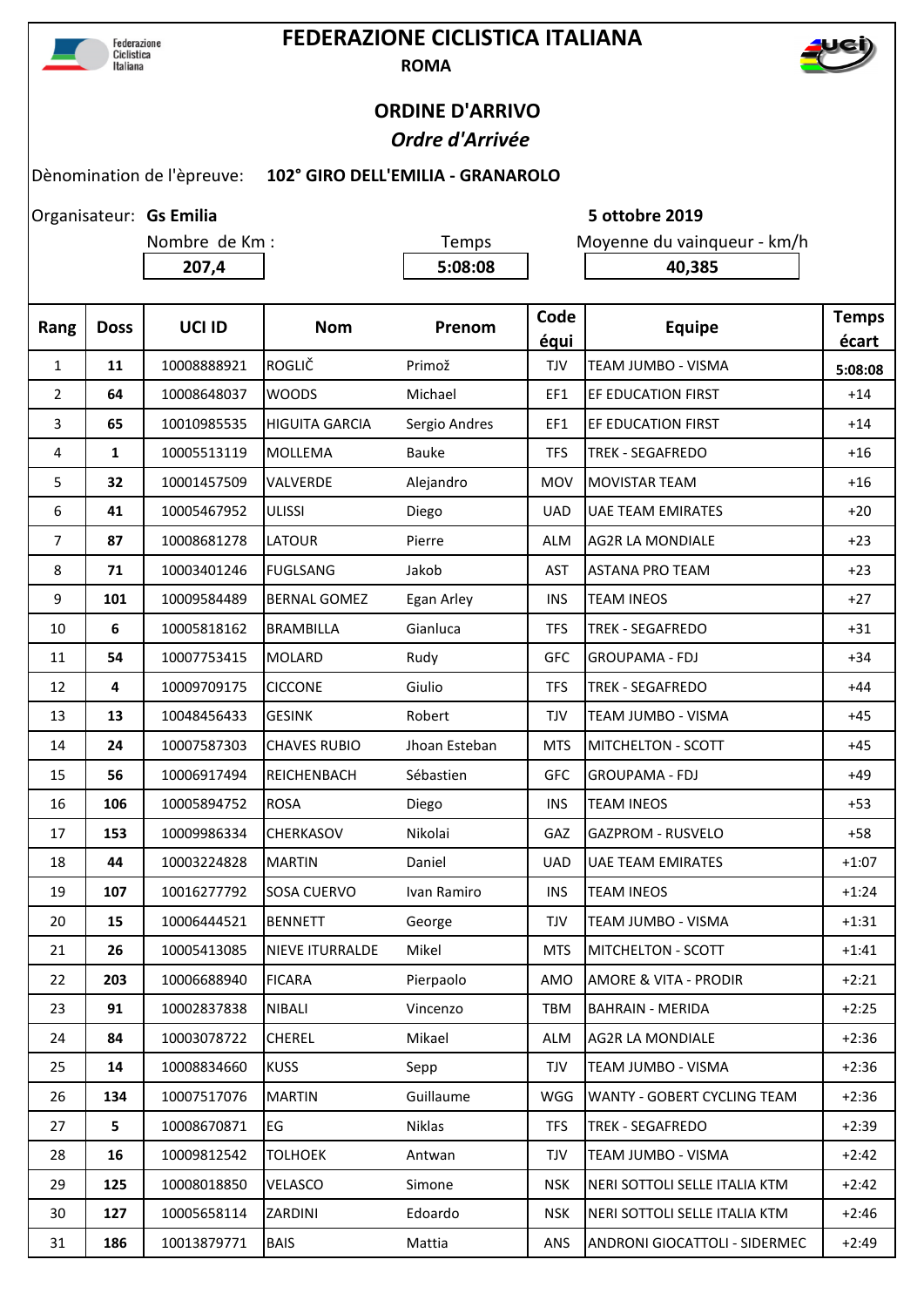| 32         | 176                     | 10009393523 | <b>ROTA</b>               | Lorenzo          | <b>BRD</b> | <b>BARDIANI CSF</b>               | $+2:58$  |
|------------|-------------------------|-------------|---------------------------|------------------|------------|-----------------------------------|----------|
| 33         | 126                     | 10006569611 | <b>BONGIORNO</b>          | Francesco Manuel | <b>NSK</b> | NERI SOTTOLI SELLE ITALIA KTM     | $+3:07$  |
| 34         | 111                     | 10007856677 | <b>BARGUIL</b>            | Warren           | <b>PCB</b> | TEAM ARKEA - SAMSIC               | $+4:04$  |
| 35         | 157                     | 10009728070 | <b>VLASOV</b>             | Aleksandr        | GAZ        | <b>GAZPROM - RUSVELO</b>          | $+4:12$  |
| 36         | 185                     | 10010984020 | <b>FLOREZ LOPEZ</b>       | Miguel Eduardo   | ANS        | ANDRONI GIOCATTOLI - SIDERMEC     | $+4:46$  |
| 37         | 104                     | 10009575395 | <b>MOSCON</b>             | Gianni           | <b>INS</b> | <b>TEAM INEOS</b>                 | $+4:51$  |
| 38         | 67                      | 10003205630 | <b>KANGERT</b>            | Tanel            | EF1        | EF EDUCATION FIRST                | $+5:02$  |
| 39         | 61                      | 10003032949 | <b>CLARKE</b>             | Simon            | EF1        | EF EDUCATION FIRST                | $+5:02$  |
| 40         | 162                     | 10006658426 | CHERNETSKII               | Sergei           | <b>CJR</b> | CAJA RURAL - SEGUROS RGA          | $+5:02$  |
| 41         | 82                      | 10007516874 | <b>CHEVRIER</b>           | Clément          | <b>ALM</b> | <b>AG2R LA MONDIALE</b>           | $+5:02$  |
| 42         | 73                      | 10002444784 | SANCHEZ                   | Luis León        | AST        | <b>ASTANA PRO TEAM</b>            | $+5:02$  |
| 43         | 86                      | 10009419791 | <b>HANNINEN</b>           | Jaakko           | <b>ALM</b> | <b>AG2R LA MONDIALE</b>           | $+5:02$  |
| 44         | 23                      | 10007834247 | <b>HAIG</b>               | Jack             | <b>MTS</b> | <b>MITCHELTON - SCOTT</b>         | $+5:02$  |
| 45         | 103                     | 10008673501 | <b>GEOGHEGAN HART</b>     | Tao              | <b>INS</b> | <b>TEAM INEOS</b>                 | $+5:02$  |
| 46         | 62                      | 10051858507 | <b>CARTHY</b>             | Hugh John        | EF1        | EF EDUCATION FIRST                | $+5:02$  |
| 47         | 97                      | 10009700889 | <b>GAROSIO</b>            | Andrea           | <b>TBM</b> | <b>BAHRAIN - MERIDA</b>           | $+6:13$  |
| 48         | 55                      | 10008672790 | <b>FRANKINY</b>           | Kilian           | <b>GFC</b> | <b>GROUPAMA - FDJ</b>             | $+6:41$  |
| 49         | 95                      | 10006838480 | PERNSTEINER               | Hermann          | <b>TBM</b> | <b>BAHRAIN - MERIDA</b>           | $+6:44$  |
| 50         | 147                     | 10010085859 | <b>BAGIOLI</b>            | Nicola           | <b>NIP</b> | NIPPO - VINI FANTINI - FAIZANE'   | $+6:52$  |
| 51         | 184                     | 10005839885 | CATTANEO                  | Mattia           | ANS        | ANDRONI GIOCATTOLI - SIDERMEC     | $+6:55$  |
| 52         | 197                     | 10015829370 | ZANA                      | Filippo          | SAN        | SANGEMINI - TREVIGIANI - MG.K VIS | $+6:55$  |
| 53         | 155                     | 10003270904 | <b>ROVNY</b>              | Ivan             | GAZ        | <b>GAZPROM - RUSVELO</b>          | $+6:55$  |
| 54         | 166                     | 10008693204 | RODRIGUEZ MARTIN Cristian |                  | <b>CJR</b> | CAJA RURAL - SEGUROS RGA          | $+6:55$  |
| 55         | 53                      | 10009163753 | <b>MADOUAS</b>            | Valentin         | <b>GFC</b> | <b>GROUPAMA - FDJ</b>             | $+7:09$  |
| 56         | 122                     | 10011235008 | <b>FORTUNATO</b>          | Lorenzo          | <b>NSK</b> | NERI SOTTOLI SELLE ITALIA KTM     | $+7:09$  |
| 57         | 164                     | 10007245476 | LASTRA MARTINEZ           | Jonathan         | <b>CJR</b> | CAJA RURAL - SEGUROS RGA          | $+7:14$  |
| 58         | 187                     | 10010985636 | MUÑOZ GIRALDO             | Daniel           | ANS        | ANDRONI GIOCATTOLI - SIDERMEC     | $+7:22$  |
| 59         | 81                      | 10003230888 | <b>DUPONT</b>             | Hubert           | <b>ALM</b> | AG2R LA MONDIALE                  | $+7:27$  |
| 60         | 22                      | 10007807672 | <b>GRMAY</b>              | Tsgabu Gebremary | <b>MTS</b> | MITCHELTON - SCOTT                | $+7:27$  |
| 61         | 96                      | 10007524756 | <b>TEUNS</b>              | Dylan            | <b>TBM</b> | <b>BAHRAIN - MERIDA</b>           | $+7:27$  |
| 62         | 85                      | 10003261709 | <b>FRANK</b>              | Mathias          | <b>ALM</b> | AG2R LA MONDIALE                  | $+7:27$  |
| 63         | 181                     | 10008912563 | <b>MASNADA</b>            | Fausto           | <b>ANS</b> | ANDRONI GIOCATTOLI - SIDERMEC     | $+8:19$  |
| 64         | 146                     | 10010165883 | ZACCANTI                  | Filippo          | <b>NIP</b> | NIPPO - VINI FANTINI - FAIZANE'   | $+8:32$  |
| 65         | $\mathbf{3}$            | 10007733914 | <b>MOSCA</b>              | Jacopo           | <b>TFS</b> | <b>TREK - SEGAFREDO</b>           | $+13:41$ |
| <b>DNS</b> | 132                     | 10003235134 | <b>DEGAND</b>             | Thomas           | WGG        | WANTY - GOBERT CYCLING TEAM       |          |
| <b>DNS</b> | 136                     | 10004433688 | <b>BAUGNIES</b>           | Jerome           | WGG        | WANTY - GOBERT CYCLING TEAM       |          |
| <b>DNF</b> | $\mathbf{2}$            | 10014404985 | <b>CONCI</b>              | Nicola           | <b>TFS</b> | TREK - SEGAFREDO                  |          |
| <b>DNF</b> | $\overline{\mathbf{z}}$ | 10004599602 | <b>STETINA</b>            | Peter            | <b>TFS</b> | TREK - SEGAFREDO                  |          |
| <b>DNF</b> | 12                      | 10010087778 | <b>DE PLUS</b>            | Laurens          | TJV        | TEAM JUMBO - VISMA                |          |
| <b>DNF</b> | 17                      | 10011208231 | VINGEGAARD                | Jonas            | TJV        | TEAM JUMBO - VISMA                |          |
| <b>DNF</b> | 25                      | 10006720161 | <b>HOWSON</b>             | Damien           | <b>MTS</b> | MITCHELTON - SCOTT                |          |
| <b>DNF</b> | 27                      | 10074756971 | <b>SCHULTZ</b>            | Nicholas         | <b>MTS</b> | <b>MITCHELTON - SCOTT</b>         |          |
| <b>DNF</b> | 31                      | 10009165672 | CARAPAZ                   | Richard          | <b>MOV</b> | <b>MOVISTAR TEAM</b>              |          |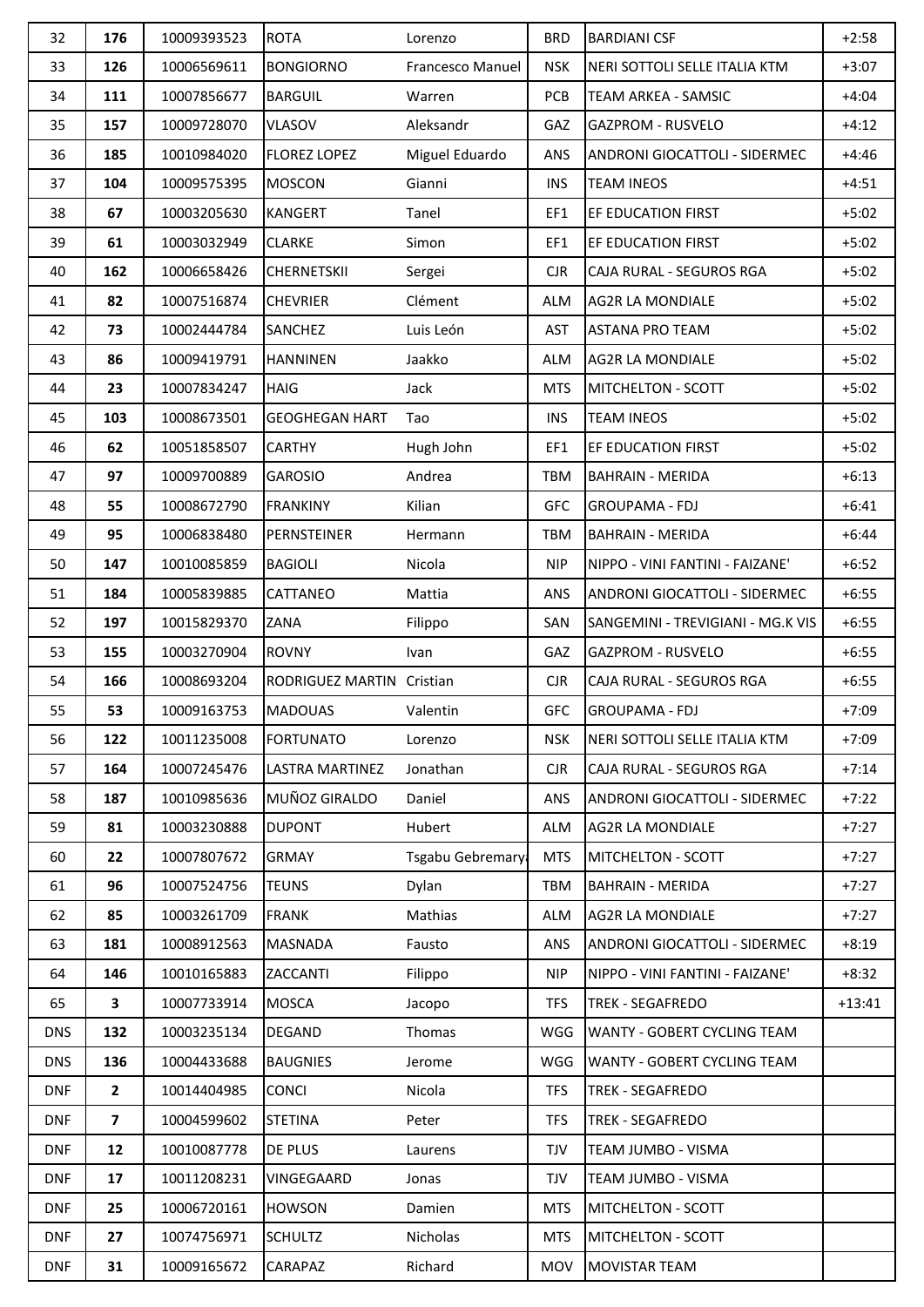| <b>DNF</b> | 33  | 10006836763 | LANDA MEANA                     | Mikel        | <b>MOV</b> | <b>MOVISTAR TEAM</b>            |  |
|------------|-----|-------------|---------------------------------|--------------|------------|---------------------------------|--|
| <b>DNF</b> | 34  | 10014715486 | CASTRILLO ZAPATER Jaime         |              | <b>MOV</b> | <b>MOVISTAR TEAM</b>            |  |
| <b>DNF</b> | 35  | 10006737238 | <b>PRADES REVERTER</b>          | Eduard       | <b>MOV</b> | <b>MOVISTAR TEAM</b>            |  |
| <b>DNF</b> | 36  | 10006916282 | <b>BETANCUR</b>                 | Carlos       | MOV        | <b>MOVISTAR TEAM</b>            |  |
| <b>DNF</b> | 37  | 10007512026 | <b>VERONA QUINTANILL Carlos</b> |              | <b>MOV</b> | <b>MOVISTAR TEAM</b>            |  |
| <b>DNF</b> | 42  | 10007518692 | <b>CONTI</b>                    | Valerio      | <b>UAD</b> | <b>UAE TEAM EMIRATES</b>        |  |
| <b>DNF</b> | 43  | 10003383159 | <b>MARCATO</b>                  | Marco        | <b>UAD</b> | <b>UAE TEAM EMIRATES</b>        |  |
| <b>DNF</b> | 45  | 10002817933 | <b>MORI</b>                     | Manuele      | <b>UAD</b> | <b>UAE TEAM EMIRATES</b>        |  |
| <b>DNF</b> | 46  | 10008692594 | RIABUSHENKO                     | Aleksandr    | <b>UAD</b> | <b>UAE TEAM EMIRATES</b>        |  |
| <b>DNF</b> | 47  | 10050785746 | POLANC                          | Jan          | <b>UAD</b> | <b>UAE TEAM EMIRATES</b>        |  |
| <b>DNF</b> | 51  | 10002261700 | <b>BONNET</b>                   | William      | <b>GFC</b> | <b>GROUPAMA - FDJ</b>           |  |
| <b>DNF</b> | 52  | 10011235109 | GAUDU                           | David        | <b>GFC</b> | <b>GROUPAMA - FDJ</b>           |  |
| <b>DNF</b> | 57  | 10003223919 | <b>ROUX</b>                     | Anthony      | <b>GFC</b> | <b>GROUPAMA - FDJ</b>           |  |
| <b>DNF</b> | 63  | 10007597306 | <b>MORTON</b>                   | Lachlan      | EF1        | <b>EF EDUCATION FIRST</b>       |  |
| <b>DNF</b> | 66  | 10004759650 | <b>HOWES</b>                    | Alex         | EF1        | EF EDUCATION FIRST              |  |
| <b>DNF</b> | 72  | 10008661777 | <b>BALLERINI</b>                | Davide       | AST        | <b>ASTANA PRO TEAM</b>          |  |
| <b>DNF</b> | 74  | 10003272520 | <b>BOARO</b>                    | Manuele      | <b>AST</b> | <b>ASTANA PRO TEAM</b>          |  |
| <b>DNF</b> | 75  | 10006000240 | <b>HOULE</b>                    | Hugo         | AST        | <b>ASTANA PRO TEAM</b>          |  |
| <b>DNF</b> | 76  | 10003092765 | CATALDO                         | Dario        | AST        | <b>ASTANA PRO TEAM</b>          |  |
| <b>DNF</b> | 83  | 10007723103 | <b>DOMONT</b>                   | Axel         | <b>ALM</b> | <b>AG2R LA MONDIALE</b>         |  |
| <b>DNF</b> | 92  | 10004564337 | CARUSO                          | Damiano      | TBM        | <b>BAHRAIN - MERIDA</b>         |  |
| <b>DNF</b> | 93  | 10004556253 | ARASHIRO                        | Yukiya       | <b>TBM</b> | <b>BAHRAIN - MERIDA</b>         |  |
| <b>DNF</b> | 94  | 10009392210 | NIBALI                          | Antonio      | TBM        | <b>BAHRAIN - MERIDA</b>         |  |
| <b>DNF</b> | 105 | 10008915492 | <b>BASSO</b>                    | Leonardo     | INS        | <b>TEAM INEOS</b>               |  |
| <b>DNF</b> | 112 | 10014621318 | <b>DOLEATTO</b>                 | Aurélien     | <b>PCB</b> | <b>TEAM ARKEA - SAMSIC</b>      |  |
| <b>DNF</b> | 113 | 10005548380 | FEILLU                          | <b>Brice</b> | PCB        | TEAM ARKEA - SAMSIC             |  |
| <b>DNF</b> | 114 | 10007995814 | <b>GESBERT</b>                  | Elie         | PCB        | <b>TEAM ARKEA - SAMSIC</b>      |  |
| <b>DNF</b> | 115 | 10005489271 | <b>HARDY</b>                    | Romain       | PCB        | <b>TEAM ARKEA - SAMSIC</b>      |  |
| <b>DNF</b> | 116 | 10007256590 | LE ROUX                         | Romain       | PCB        | TEAM ARKEA - SAMSIC             |  |
| <b>DNF</b> | 117 | 10009573072 | <b>MAISON</b>                   | Jérémy       | PCB        | <b>TEAM ARKEA - SAMSIC</b>      |  |
| <b>DNF</b> | 121 | 10003105600 | <b>VISCONTI</b>                 | Giovanni     | <b>NSK</b> | NERI SOTTOLI SELLE ITALIA KTM   |  |
| <b>DNF</b> | 123 | 10007742503 | <b>GABBURO</b>                  | Davide       | <b>NSK</b> | NERI SOTTOLI SELLE ITALIA KTM   |  |
| <b>DNF</b> | 124 | 10008653087 | <b>SCHÖNBERGER</b>              | Sebastian    | <b>NSK</b> | NERI SOTTOLI SELLE ITALIA KTM   |  |
| <b>DNF</b> | 131 | 10007126147 | DE CLERCQ                       | Bart         | WGG        | WANTY - GOBERT CYCLING TEAM     |  |
| <b>DNF</b> | 133 | 10007245779 | <b>DOUBEY</b>                   | Fabien       | WGG        | WANTY - GOBERT CYCLING TEAM     |  |
| <b>DNF</b> | 135 | 10005891217 | MINNAARD                        | Marco        | WGG        | WANTY - GOBERT CYCLING TEAM     |  |
| <b>DNF</b> | 137 | 10007128470 | PASQUALON                       | Andrea       | WGG        | WANTY - GOBERT CYCLING TEAM     |  |
| <b>DNF</b> | 141 | 10035520976 | ACOSTA OSPINA                   | Ruben Dario  | <b>NIP</b> | NIPPO - VINI FANTINI - FAIZANE' |  |
| <b>DNF</b> | 142 | 10014739940 | <b>BOU COMPANY</b>              | Joan         | <b>NIP</b> | NIPPO - VINI FANTINI - FAIZANE' |  |
| <b>DNF</b> | 143 | 10006076628 | HATSUYAMA                       | Sho          | <b>NIP</b> | NIPPO - VINI FANTINI - FAIZANE' |  |
| <b>DNF</b> | 144 | 10007947516 | <b>NAKANE</b>                   | Hideto       | <b>NIP</b> | NIPPO - VINI FANTINI - FAIZANE' |  |
| <b>DNF</b> | 145 | 10016193021 | OSORIO CARVAJAL                 | Alejandro    | <b>NIP</b> | NIPPO - VINI FANTINI - FAIZANE' |  |
| <b>DNF</b> | 151 | 10010165378 | <b>KOBERNYAK</b>                | Evgeny       | GAZ        | <b>GAZPROM - RUSVELO</b>        |  |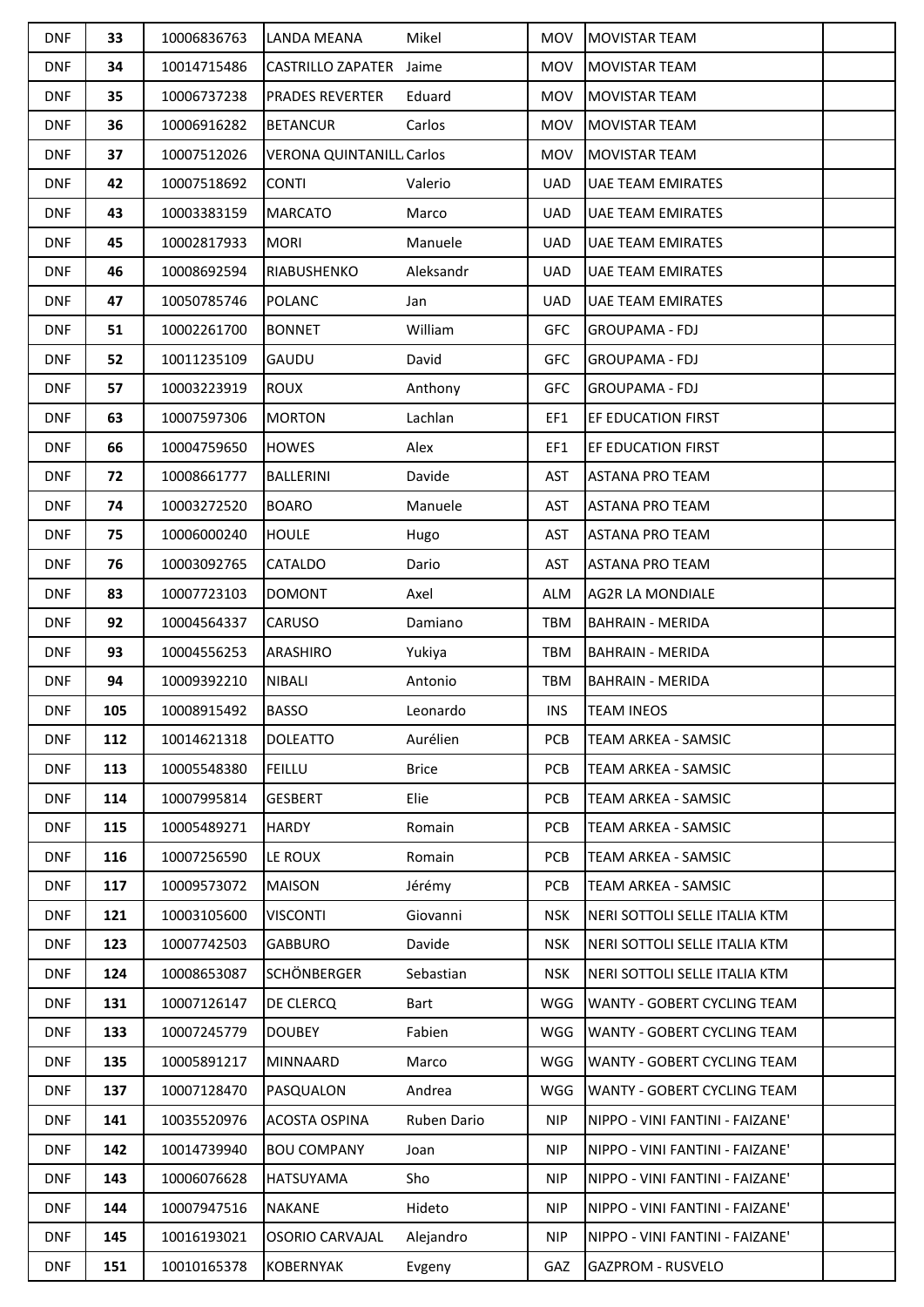| <b>DNF</b> | 152 | 10008687847 | <b>NYCH</b>                    | Artem              | <b>GAZ</b> | <b>GAZPROM - RUSVELO</b>             |  |
|------------|-----|-------------|--------------------------------|--------------------|------------|--------------------------------------|--|
| <b>DNF</b> | 154 | 10007727042 | RYBALKIN                       | Aleksei            | <b>GAZ</b> | <b>GAZPROM - RUSVELO</b>             |  |
| <b>DNF</b> | 156 | 10006795337 | <b>SHALUNOV</b>                | Evgeny             | <b>GAZ</b> | <b>GAZPROM - RUSVELO</b>             |  |
| <b>DNF</b> | 161 | 10042286324 | <b>ARANBURU DEBA</b>           | Alexander          | $C$ JR     | CAJA RURAL - SEGUROS RGA             |  |
| <b>DNF</b> | 163 | 10005583948 | <b>ABERASTURI IZAGA</b>        | Jon                | $C$ JR     | CAJA RURAL - SEGUROS RGA             |  |
| <b>DNF</b> | 165 | 10009519118 | <b>IRISARRI RICON</b>          | Jon                | $C$ JR     | CAJA RURAL - SEGUROS RGA             |  |
| <b>DNF</b> | 167 | 10007744220 | MALUCELLI                      | Matteo             | <b>CJR</b> | CAJA RURAL - SEGUROS RGA             |  |
| <b>DNF</b> | 171 | 10009505475 | ALBANESE                       | Vincenzo           | <b>BRD</b> | <b>BARDIANI CSF</b>                  |  |
| <b>DNF</b> | 172 | 10006467860 | BARBIN                         | Enrico             | <b>BRD</b> | <b>BARDIANI CSF</b>                  |  |
| <b>DNF</b> | 174 | 10008688453 | ORSINI                         | Umberto            | <b>BRD</b> | <b>BARDIANI CSF</b>                  |  |
| <b>DNF</b> | 175 | 10011133863 | <b>ROMANO</b>                  | Francesco          | <b>BRD</b> | <b>BARDIANI CSF</b>                  |  |
| <b>DNF</b> | 177 | 10014429843 | SAVINI                         | Daniel             | <b>BRD</b> | <b>BARDIANI CSF</b>                  |  |
| <b>DNF</b> | 182 | 10003200475 | <b>GAVAZZI</b>                 | Francesco          | ANS        | <b>ANDRONI GIOCATTOLI - SIDERMEC</b> |  |
| <b>DNF</b> | 183 | 10004501891 | <b>FRAPPORTI</b>               | Marco              | <b>ANS</b> | <b>ANDRONI GIOCATTOLI - SIDERMEC</b> |  |
| <b>DNF</b> | 191 | 10030614291 | <b>GRAZIATO</b>                | Nicola             | SAN        | SANGEMINI - TREVIGIANI - MG.K VIS    |  |
| <b>DNF</b> | 192 | 10029787367 | <b>CIUCCARELLI</b>             | Riccardo           | SAN        | SANGEMINI - TREVIGIANI - MG.K VIS    |  |
| <b>DNF</b> | 194 | 10014033456 | <b>PUCCIONI</b>                | Dario              | SAN        | SANGEMINI - TREVIGIANI - MG.K VIS    |  |
| <b>DNF</b> | 195 | 10010970579 | <b>SALVIETTI</b>               | Niccolo'           | SAN        | SANGEMINI - TREVIGIANI - MG.K VIS    |  |
| <b>DNF</b> | 196 | 10014612022 | <b>PUGI</b>                    | Gianni             | SAN        | SANGEMINI - TREVIGIANI - MG.K VIS    |  |
| <b>DNF</b> | 201 | 10005573036 | <b>APPOLLONIO</b>              | Davide             | AMO        | <b>AMORE &amp; VITA - PRODIR</b>     |  |
| <b>DNF</b> | 202 | 10013361833 | <b>MEUCCI</b>                  | Andrea             | AMO        | <b>AMORE &amp; VITA - PRODIR</b>     |  |
| <b>DNF</b> | 204 | 10009397967 | <b>HISHINUMA</b>               | Yukinori           | AMO        | AMORE & VITA - PRODIR                |  |
| <b>DNF</b> | 205 | 10004610514 | <b>LUKSEVICS</b>               | Viesturs           | AMO        | AMORE & VITA - PRODIR                |  |
| <b>DNF</b> | 206 | 10029187684 | ROSINI                         | Rubens             | AMO        | <b>AMORE &amp; VITA - PRODIR</b>     |  |
| <b>DNF</b> | 211 | 10030626015 | <b>BARONCINI</b>               | Filippo            | <b>BHP</b> | BELTRAMITSA HOPPLA' PETROLI FIRENZE  |  |
| <b>DNF</b> | 212 | 10035392553 | CASTAÑO MUÑOZ                  | Sebastian Alexande | <b>BHP</b> | BELTRAMITSA HOPPLA' PETROLI FIRENZE  |  |
| <b>DNF</b> | 213 | 10030086754 | <b>DOMENICALI</b>              | Matteo             | <b>BHP</b> | BELTRAMITSA HOPPLA' PETROLI FIRENZE  |  |
| <b>DNF</b> | 214 | 10009688866 | MONTOYA MONTOYA Javier Ignacio |                    | <b>BHP</b> | BELTRAMITSA HOPPLA' PETROLI FIRENZE  |  |
| <b>DNF</b> | 215 | 10029858705 | PARISINI                       | Nicolo'            | <b>BHP</b> | BELTRAMITSA HOPPLA' PETROLI FIRENZE  |  |
| <b>DNF</b> | 216 | 10053637950 | PENA MOLANO                    | Wilson Estiben     | <b>BHP</b> | BELTRAMITSA HOPPLA' PETROLI FIRENZE  |  |
| <b>DNF</b> | 217 | 10029728157 | PESENTI                        | Thomas             | <b>BHP</b> | BELTRAMITSA HOPPLA' PETROLI FIRENZE  |  |
| <b>DNF</b> | 221 | 10014477333 | <b>MEO</b>                     | Felix James        | <b>CPK</b> | <b>TEAM COLPACK</b>                  |  |
| <b>DNF</b> | 222 | 10016317000 | PIERANTOZZI                    | Lucio              | <b>CPK</b> | <b>TEAM COLPACK</b>                  |  |
| <b>DNF</b> | 223 | 10019372601 | <b>DOUBLE</b>                  | Paul               | <b>CPK</b> | <b>TEAM COLPACK</b>                  |  |
| <b>DNF</b> | 224 | 10013100135 | <b>DURANTI</b>                 | Jalel              | <b>CPK</b> | <b>TEAM COLPACK</b>                  |  |
| <b>DNF</b> | 226 | 10009335929 | <b>ROCCHETTI</b>               | Filippo            | <b>CPK</b> | <b>TEAM COLPACK</b>                  |  |
| <b>DNF</b> | 227 | 10007518288 | <b>TONIATTI</b>                | Andrea             | <b>CPK</b> | <b>TEAM COLPACK</b>                  |  |
| <b>DNF</b> | 231 | 10053731112 | DIMA                           | Emil               | GTV        | <b>GIOTTI VICTORIA</b>               |  |
| <b>DNF</b> | 232 | 10011232984 | KOBAYASHI                      | Marino             | GTV        | <b>GIOTTI VICTORIA</b>               |  |
| <b>DNF</b> | 233 | 10009971580 | <b>ONESTI</b>                  | Emanuele           | GTV        | <b>GIOTTI VICTORIA</b>               |  |
| <b>DNF</b> | 234 | 10008854868 | <b>STACCHIOTTI</b>             | Riccardo           | GTV        | <b>GIOTTI VICTORIA</b>               |  |
| <b>DNF</b> | 236 | 10007585077 | <b>ZURLO</b>                   | Federico           | GTV        | <b>GIOTTI VICTORIA</b>               |  |
| <b>DNF</b> | 241 | 10074375742 | <b>AMICI</b>                   | Alberto            | <b>BIC</b> | <b>BIESSE CARRERA</b>                |  |